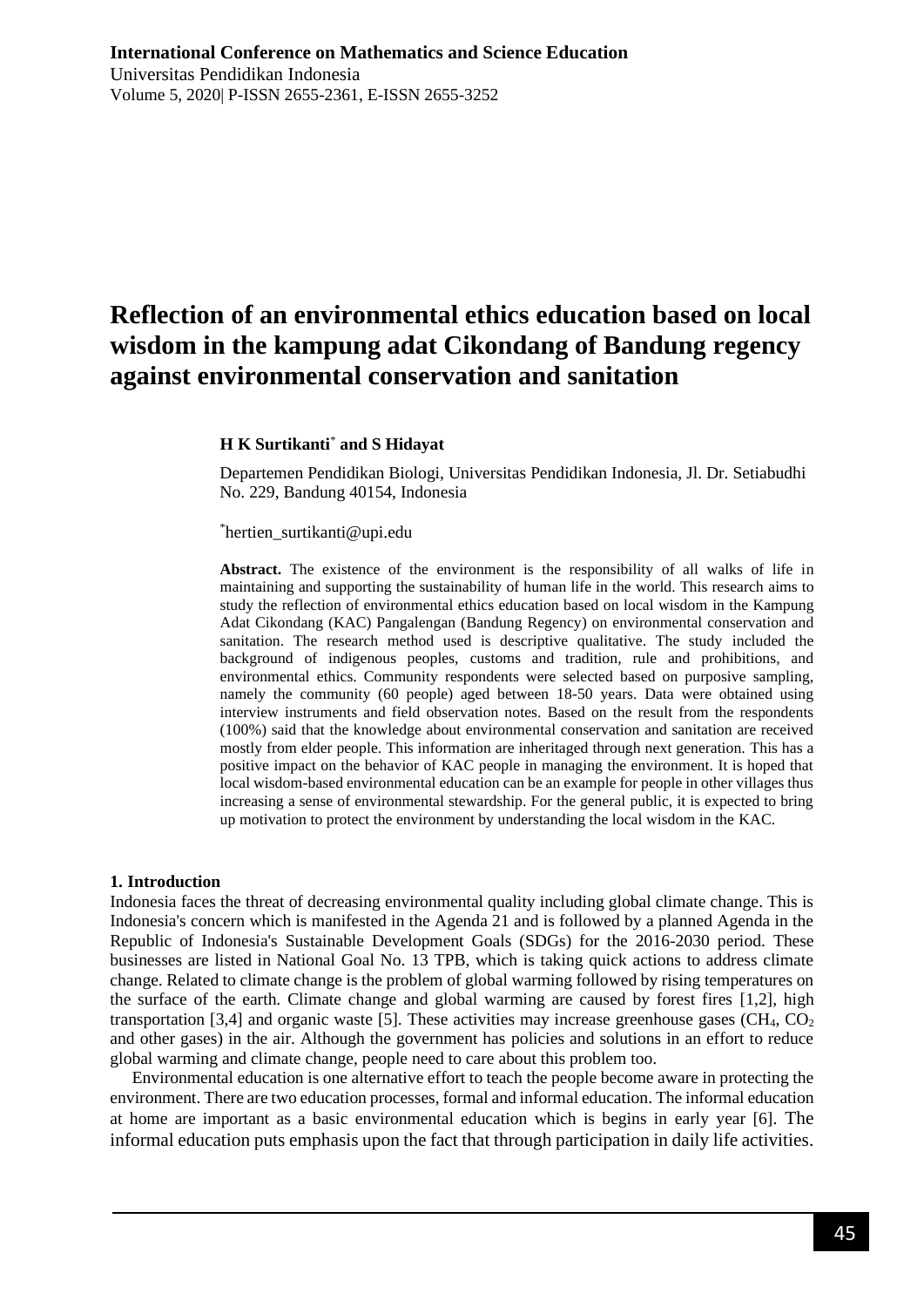An area's local wisdom towards the environment can lead to a sense of community concern for the environment. This sense of care is passed on to the next generation to form an attitude. In addition, local wisdom can form a mental or mindset and daily behavior. According to [7] local wisdom is all forms of knowledge, beliefs, understanding or insight as well as customs or ethics that guide human behavior in life in the ecological community. The formation of these attitudes can occur one of them because of the socio-cultural factors that exist in a community's residence, especially among indigenous peoples who are still thick social and cultural [8]

Local wisdom of the community is very important in protecting the environment. Some examples of the results of research conducted on the Kajang Ammatoa Sulawesi [9] and Aga Tenganan Pegringsingan Bali [10]. The results of the study show their attitude in protecting the environment based on customs and traditions.

Indonesia, which has 34 provinces, is very rich in customs, culture, traditions and local wisdom of the people. KAC is selected in this study, although research on KAC were studied before. Tradition [11], environmental landscape [12], etnopharmacy [13] and Ethnopedagogy [14] of KAC were studied. In this paper the environmental knowledge of KAC people in maintaining environmental conservation and sanitation is studied.

KAC is one of the traditional villages located in Bandung Regency with a distance of about 38 km from the Capital of West Java. This village has been around for around 200 years. Administratively [11] the KAC area is located in Lamajang Village, Pangalengan District, Bandung Regency. North side is bordered by Sukamaju Village, Cimaung Subdistrict. The South is bordered by Gunung Tilu Protection Forest and Pulosari Village, Pangalengan Subdistrict. The East is bordered by Cisangkuy River, Cikalong Village and Tribhakti Village. The West is bordered by Sukamaju Village and Mekarsari Village, Pangalengan Subdistrict.

### **2. Method**

This research used a qualitative approach in order to describe environmental conservation and sanitation in KAC Bandung. The sampling technique used was purposive sampling [15]. Data collection was done by semi-structural interviews and field observations. The items including KAC community background, customs and traditions, rules and prohibitions in KAC community traditions, environmental ethics were interviewed. This interview is to learn that informal education based on local wisdom may shape environmental ethical attitudes related to forest conservation and environmental sanitation. Meanwhile field observation is done in order to get clarification of data obtained from interview. Those data collection techniques are done to obtain a lot of information related to environmental conservation and sanitation in the KAC. Respondents included 60 KAC people aged 18-50 years and residing in the Cikondang Pangalengan traditional village of Bandung Regency. The people ranged 18-50 years old are interviuwed, because of limited number of KAC people. Data were collected in January-February 2019.

### **3. Result and Discussion**

The results of the interview data collection include: KAC community background, customs and traditions, rules and prohibitions in KAC community traditions, environmental ethics and KAC conditions as a result of the reflection of the KAC community's environmental ethical attitude.

## *3.1. KAC community background*

The KAC community background covers social, belief, economic levels and education. These information are obtained from the respondent interviews. Briefly, the KAC community background are compiled in Table 1.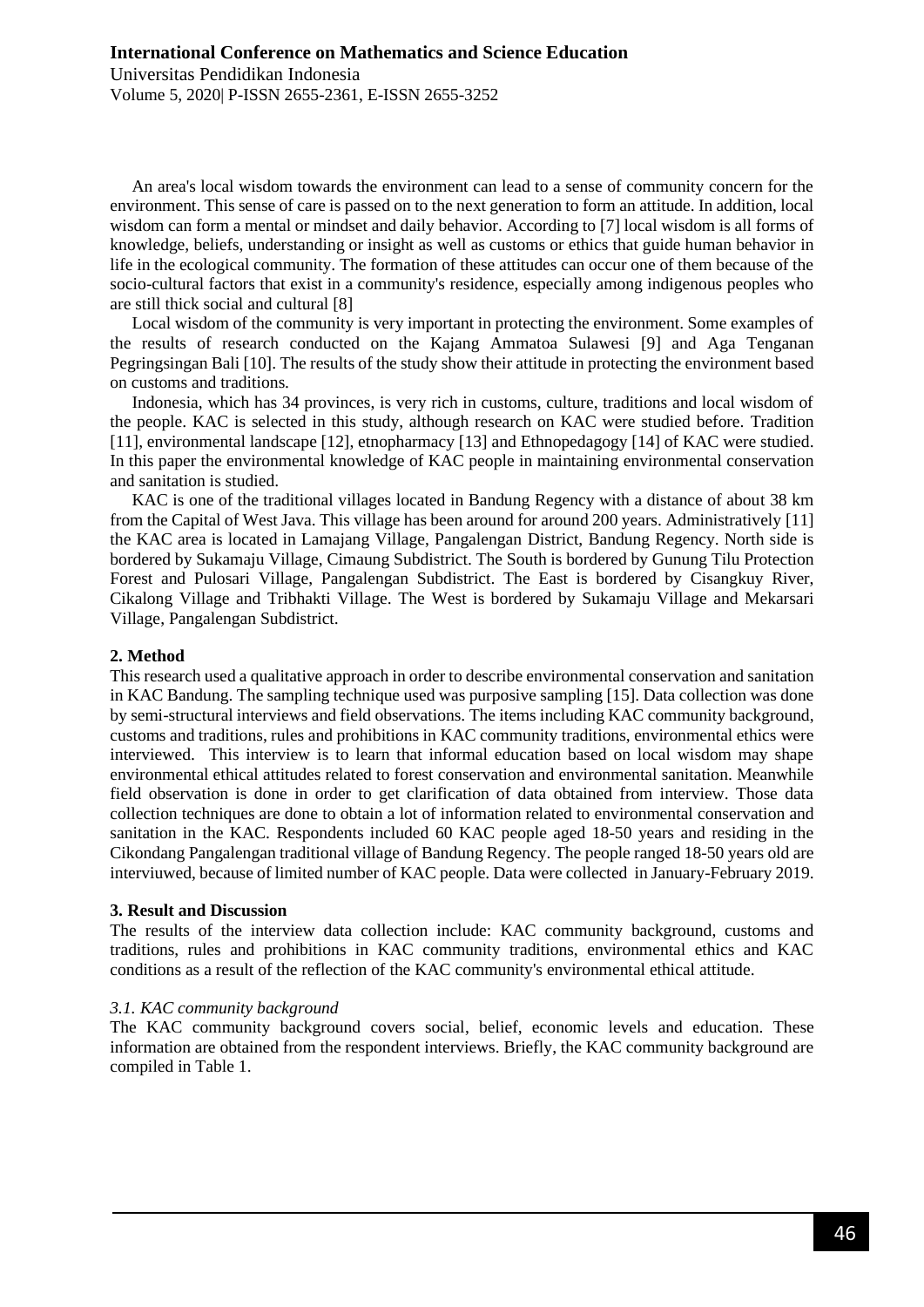**Table 1.** The description of community background.

|               | Description of KAC community                                                                           |
|---------------|--------------------------------------------------------------------------------------------------------|
| Social        | The number of family leader are 173 people. The social level of the KAC community                      |
|               | shows good community relationship. The relationship between the Cikondang                              |
|               | traditional management community and the surrounding community is shown by the                         |
|               | mutual cooperation in holding events in the village or traditional events. So that                     |
|               | harmony and togetherness between the communities around Cikondang and the                              |
|               | Cikondang traditional apparatus are maintained. Not all communities have a role in                     |
|               | customary instrument. Only people who have a lineage from customary instruments                        |
|               | can be a part of existing equipment. But the role of individuals is more a supporting                  |
|               | part of each customary activity carried out. Because almost all traditional activities are             |
|               | all followed by all residents both customary or residents around Cikondang.                            |
| <b>Belief</b> | The status of the KAC community's beliefs all embrace Muslim religious beliefs. KAC                    |
|               | traditional ritual activities carried out with elements combination of Islam and<br>Sundanese culture. |
| Economic      | An economic aspect of the Cikondang community has been able to build the village                       |
| levels        | economy. This can be seen from the work of the Cikondang community as farmers,                         |
|               | entrepreneurs and traders. Almost all people work as farmers, because it is supported                  |
|               | by the existence of a large area and suitable for agricultural land. The products from                 |
|               | agriculture are rice, vegetables and fruits.                                                           |
| Education     | The educational background status of the community in KAC only reaches the                             |
|               | elementary school (SD) and Madrasah Tsanawiyah (MTs) levels. As for the                                |
|               | senior secondary level there are no schools in KAC, so the community must                              |
|               | leave the village to receive senior secondary education.                                               |
|               | Formal environmental education was obtained at the time of schooling in elementary                     |
|               | and MTs. Besides formal education. Non-formal education is carried out by way of                       |
|               | inheritance by ancestors to parents and then to children. Inheritance of knowledge                     |
|               | provided in the form of traditional rituals, rules, beliefs, and customs-related                       |
|               | restrictions on the environment.                                                                       |
|               | Environmental education is not directly given in the classroom. In general, knowledge                  |
|               | is obtained from parents, a small portion is obtained from schools, daily activities and               |
|               | elders. This pattern is found in many indigenous communities. Informal inheritance of                  |
|               | informal knowledge like this also occurs in the Baduy tribe community [16] and the                     |
|               | community of the village of Sinar Resmi about ethnobotany knowledge [17]                               |
|               | Inheritance of knowledge through three informal channels namely parents / family,                      |
|               | elders and peers is also found in the Indigenous People of Ciptarasa in terms of                       |
|               | environmental sanitation, ethnoecology, agricultural ethnobology and ethnobotany                       |
|               | knowledge [18,19, 20,21].                                                                              |

### *3.2. The customs and Tradition*

The customs and traditions carried out by the KAC community are related to the Islamic religion. The ritual activities carried out by the KAC community are related to the environment. Common traditions include *Solokan* ritual and Wuku Taun Ceremony. *Solokan hajit* ritual is a ritual performed by the Cikondang people once a year. This ritual shows gratitude for the abundance of water given and asks the almighty that the Cikondang traditional village does not experience drought. While the *Wuku Taun*  Ceremony is a ceremony done by the community to give thanks for the favors that were obtained last year. During this ceremony residents contributed to one another for all the needs of the event. The mothers do the cooking process together so that mutual cooperation between residents is maintained. In the food dish there are typical foods including *opaque*, *tek-tek,* and other processed food foods. There are also white, black and gray chickens. These types of chicken colors have meaning for them. The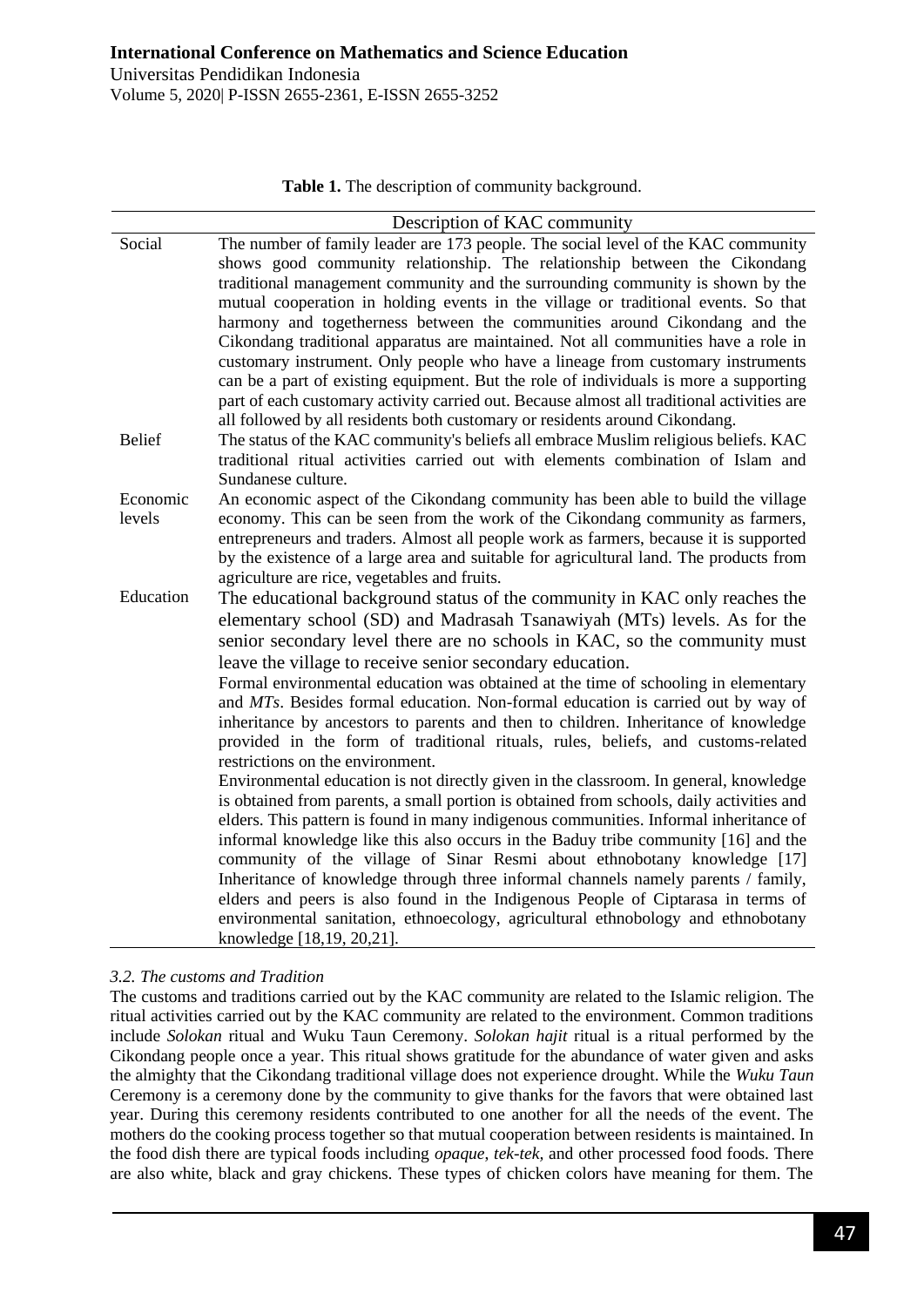existence of a white chicken menu has a meaning of a positif thinking. Black chicken has a meaning that we are responsive and always do good. While the gray chicken symbolizes the greedy attitude that must be avoided. All of these foods are eaten together after the *belug* has finished. *Belug* is the art of sound tricks that exist in traditional events in the traditional village of Cikondang.

### *3.3. Rules and prohibitions in the tradition of the KAC community*

There are some rules and prohibitions (Table 2) that are not written in the tradition of the KAC community and are still carried on from generation to generation. In addition to the rules and restrictions, there are also customary laws. Customary law is an unwritten punishment. but rather the community's belief that every individual must protect the environment and must not damage it. The KAC community strongly believes that those who damage the environment will receive punishment from their ancestors. Various rules and prohibitions are well understood by the community as guidelines for daily life and part of customary provisions. This makes the KAC community obedient to the customary rules they have agreed upon. There are two places that are considered to be highly considered by the community, namely the prohibited forest and traditional houses. The prohibited forest is a forest that is guarded by *adat* in the Cikondang village, it is said that according to public belief if anyone enters the prohibited and destructive forest, then that person will get lost (dazed) and cannot get out of the forest. The punishment that will be received by the community besides customary punishment. Government has a rule as well. The punishment is in the form of fines or prison. However, people are afraid of punishment which is a traditional myth.

**Table 2.** Rules and prohibitions that have become a tradition for KAC communities

| No. | <b>Rules and restrictions</b>                                                  |
|-----|--------------------------------------------------------------------------------|
| 1   | Communities must not take wood in the forest forbidden to build houses         |
| 2   | The community must not take firewood in the forest forbidding cooking          |
| 3   | The community must not throw garbage into the river                            |
| 4   | People should not wash clothes in the river                                    |
| 5   | The community must not bathe in the river                                      |
| 6   | People hunt pigs that are considered pests in the forest                       |
| 7   | The community must not catch birds in the prohibited forest                    |
| 8   | The community takes the garbage that is on the road and throws it in the trash |
| 9   | Must not damage the environment                                                |
| 10  | Replanting (reforestation)                                                     |
| 11  | Must not pollute the environment                                               |
| 12  | The customary area is opened on Monday, Wednesday, Thursday and Sunday         |
| 13  | Menstruating are prohibited from entering traditional areas                    |
| 14  | Forest prohibition may only be visited by people who are Muslim                |
| 15  | Entering a prohibited forest area may not wear footwear                        |
|     |                                                                                |

### *3.4.Environmental Ethic*

The environmental ethics studied here is limited to conservation and environmental sanitation. The level of awareness and concern of the KAC community towards environmental conservation is an attitude of environmental ethics. The attitude of environmental ethics is evidenced by the results of observations on environmental conservation and sanitation. The KAC community generally takes care of the environment, because almost all of them work as farmers. In everyday life farmers are very close to nature and assume that nature provides life for them. Therefore, they really protect the natural environment so that damage does not occur. This opinion was also expressed by [22] in her research in the villages of *Adat Kasepuhan*. Furthermore, local wisdom seeks to protect the environment and natural resources that feed and the sustainability of ecosystems can provide benefits for people's lives [23]. The KAC community is also aware of the prohibition of logging and punishment from *adat,* because the forest is a source of life for the KAC community. The ethical attitude of the KAC community is shown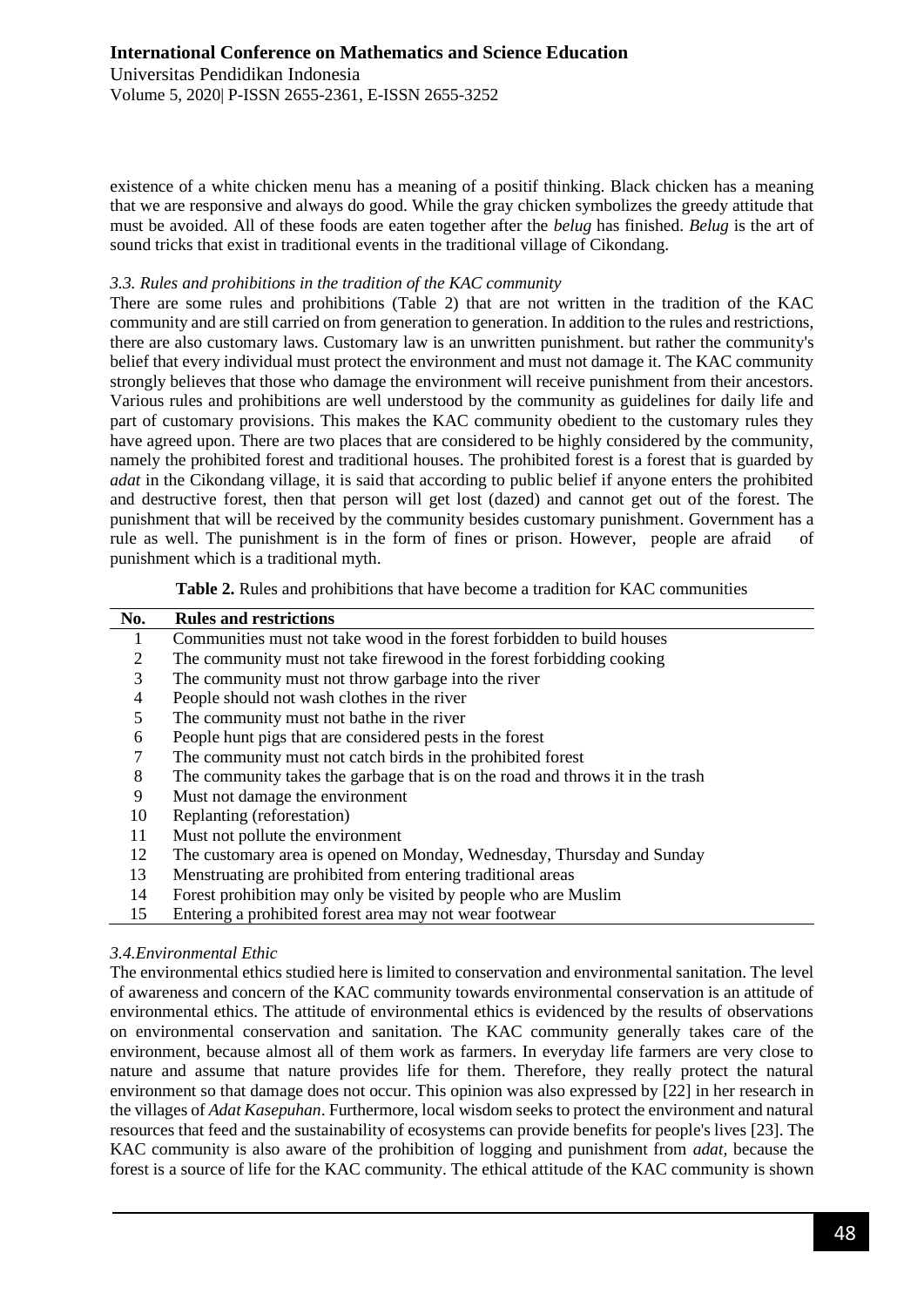by the obedient attitude in protecting the forest that has been determined by the customary leader and the ancestors.

The community respects the environment very much, they also manage the environment by planting forests which they think have started to be damaged. Forest ban is still very beautiful. Because it is always preserved, no one can take anything from the forest prohibiting animals or plants, whether living or dead, except for customary interests. Farmers have a sense of dependence on the existence of water. The abundant amount of water is a reflection of the forests which are protected by their beauty. Forests can also avoid landslides. In the rainy season the Cikondang area is not affected by landslides [11]. Even water sources can be used optimally for agriculture. Whereas in the dry season the KAC community does not worry about lack of water. Because rainwater infiltration can be maintained with the forest around KAC. The availability of clean and abundant water is evidence of the success of environmental conservation that has been carried out by the KAC community in a sustainable manner. As [24] and [25] stated that forest ecosystems serve water retention and it is generally believed that deforestation increases the frequency and severity of floods.

 While the level of environmental sanitation is seen from how to use water wisely, waste water treatment and solid waste treatment. The water sources used by the KAC community are water sources from the spring water of Tilu Mountain and Ciruntah. The water source is channeled to the village and community houses using pipes and some are accommodated in reservoirs. The storage tub is 4x4 meters in size. The cleanliness of the reservoir is done periodically and in a mutual cooperation about 1 month 1 time. The water that is flowed is used for daily needs, namely for bathing, cooking and washing. It can be seen that the community cares about the cleanliness of the water in the reservoir, namely by maintaining sanitation, water hygiene. As mentioned, that mountainous waters are cleaner and their flow is more constant [26].

 KAC people always protect water sources from pollution, use water wisely and manage waste water before entering water bodies. With the prohibition of bathing and washing in the river, the community considers that the river is a place where running water must be maintained. Because river water will irrigate rice fields, gardens etc., so that river water must be kept clean. Whereas household wastewater (organic) which is produced, is discharged into holding ponds. Then flowed into the gutter. The gutter water then flows into the irrigation of rice fields, gardens etc. Wastewater is not directly used for the purposes of rice fields and gardens, but wastewater undergoes a deposition process first in a holding pond. If people dispose the liquid waste directly into the gutter, there is a reprimand from other communities This wastewater treatment is also carried out by the community of the Adat Sinar Desa Sukabumi District official [27]. The local people belief that the wastewater may recover for period of time before flowing to the agriculture land. Self-purification process may occur naturally in flowing water, as long as no other chemical pollutans present [28].

 Another ethic that is shown by the KAC community is in terms of regulating solid waste. Solid waste generated by the community is dumped in the garbage collection bin. Then the waste is separated between organic and inorganic waste, organic waste is usually recycled to fertilize the farming area. While other rubbish is disposed of at a landfill or garbage bank for further sorting. Another effort by the community is reduce the use of plastic. Plastic waste is already a national issue related to environmental sustainability because plastic waste is dangerous and difficult to manage [29]. The community is aware and can distinguish between organic and non-organic waste. By reducing the use of plastic. This characterizes the community about caring the environment.

#### **4. Conclusion**

The Cikondang community is one of the indigenous peoples who upholds the customary rules that apply in their area. The customary rules that apply in Cikondang are able to protect the natural environment. Because nature is a part of people's lives in this world. The good attitude of the KAC community towards the environment, can be seen with the existence of a sacred forest, clean water and traditional ceremonies that make the environment a gratitude towards God Almighty. The attitude of caring for the environment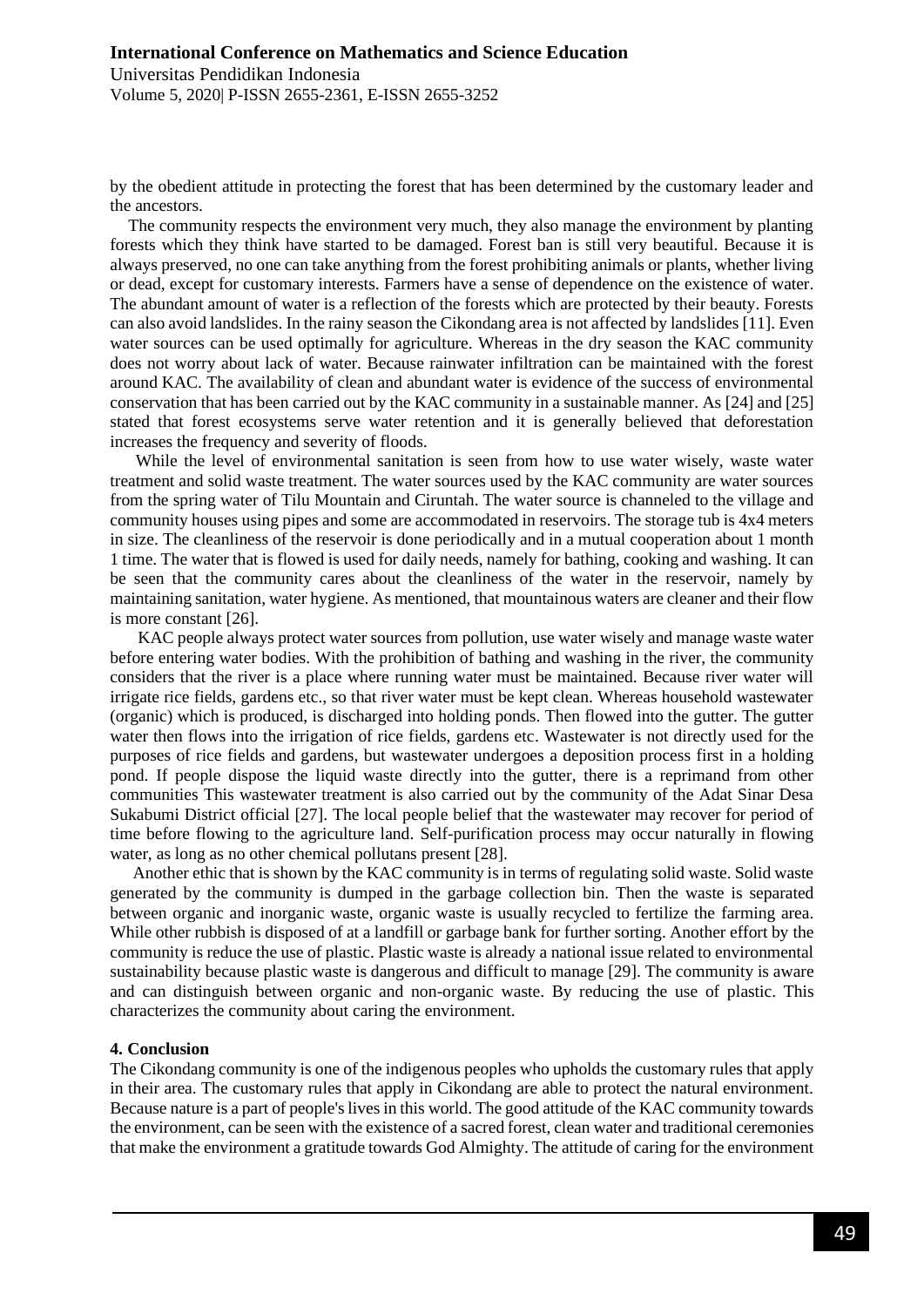has been embedded in the community. They have an environmental ethic education. They learn from informal education as a result of hereditary inheritance from elders.

## **5.References**

- [1] Flannigan M D Stocks B J and Wotton B M 2000 Climate change and forest fires. *Science of the total environment* **262** 3 pp.221-229.
- [2] Rodiah I 2019 Kebijakan Presiden Brazil Terhadap Perencanaan Pengembangan Wilayah Pertanian di Hutan Amazon Yang Mengancam "Human Security" Masyarakat Brazil *Journal of Diplomacy and International Studies* **2** 02 pp.45-60.
- [3] Kusuma Y 2013 Pengaruh Bahan Bakar Pada Aktivitas Transportasi Terhadap Pencemaran Udara *Sigma-Mu* **5** 1 pp.88-101.
- [4] Nurdjanah N 2014 Emisi CO2 Akibat Kendaraan Bermotor Di Kota Denpasar. *Jurnal Penelitian Transportasi Darat* **16** 4 pp.189-202.
- [5] Lee S Kim J and Chong W K 2016 The causes of the municipal solid waste and the greenhouse gas emissions from the waste sector in the United States *Waste management* **56** pp.593-599.
- [6] Mustam B and Daniel E S 2018 Informal and formal environmental education infusion: actions of malaysian teachers and parents among students in a polluted area *MOJES: Malaysian Online Journal of Educational Sciences* **4** 1 pp.9-20.
- [7] Keraf A S 2010 *Etika lingkungan hidup*. Penerbit Buku Kompas.
- [8] Fuadhiyah U 2011 Simbol dan Makna Kebangsaan dalam Lirik Lagu-Lagu Dolanan di Jawa Tengah dan Implementasinya dalam Dunia Pendidikan *Lingua* **7** 1.
- [9] Surtikanti H K Syulasmi A and Ramdhani N 2017 Traditional knowledge of local wisdom of Ammatoa kajang tribe (South Sulawesi) about environmental conservation. In *Journal of Physics: Conference Series* **895** 1
- [10] Surtikanti H K Syulasmi A and Fatimah T 2019 Traditional knowledges of local wisdom of Aga Tenganan Pegringsingan Bali about environmental conservation and sanitation. In *Journal of Physics: Conference Series* **157** 2
- [11] Miharja D 2016 Wujud kebudayaan masyarakat adat Cikondang dalam melestarikan lingkungan. *Prodi Studi Agama-Agama UIN Sunan Gunung Djati Bandung* **1** 1 pp.52-61.
- [12] Ramdhan B Chikmawati T and Waluyo E B 2015 Perspektif Kultural Pengelolaan Lingkungan pada Masyarakat Adat Cikondang Kabupaten Bandung Jawa Barat. *Jurnal Sumberdaya Hayati* **1** 1
- [13] Kodir R A Moektiwardoyo M and Iskandar Y 2017 Etnofarmasi dan ulasan bioprospektif tumbuhan obat liar dalam pengobatan tradisional kampung adat cikondang, kecamatan pangalengan, kabupaten bandung, jawa barat. *Farmaka* **15** 1 pp.26-44.
- [14] Emilda N Potensi Budaya Rupa Kampung Adat Cikondang Kabupaten Bandung sebagai Sumber Etnopedagogi Karakter Masyarakat *Narada*, **5** 3 p.291057.
- [15] Arikunto S 2013 Metode Penelitian kuantitatif kualitatif dan R&D. *Alfabeta: Bandung*.
- [16] Musafak M 2015. *Kajian Pewarisan Pengetahuan Etnobotani Pada Anak-Anak Kampung Adat Baduy* (Doctoral dissertation, Universitas Pendidikan Indonesia).
- [17] Kurniyanto A 2014. *Pewarisan Pengetahuan Lokal Etnobotani kepada Generasi Selanjutnya di Kampung Adat Sinar Resmi Kabupaten Sukabumi* (Doctoral dissertation, Universitas Pendidikan Indonesia)..
- [18] Hadiyati R P 2016 *Kajian Pewarisan Pengetahuan Sanitasi Lingkungan Pada Masyarakat Kampung Adat Kasepuhan Ciptarasa Kecamatan Cikakak Kabupaten Sukabumi* (Doctoral dissertation, Universitas Pendidikan Indonesia).
- [19] Maulana A 2016 *Kajian Pewarisan Pengetahuan Etnoekologi Pada Masyarakat Kampung Adat Ciptarasa Kecamatan Cikakak Kabupaten Sukabumi* (Doctoral dissertation, Universitas Pendidikan Indonesia).